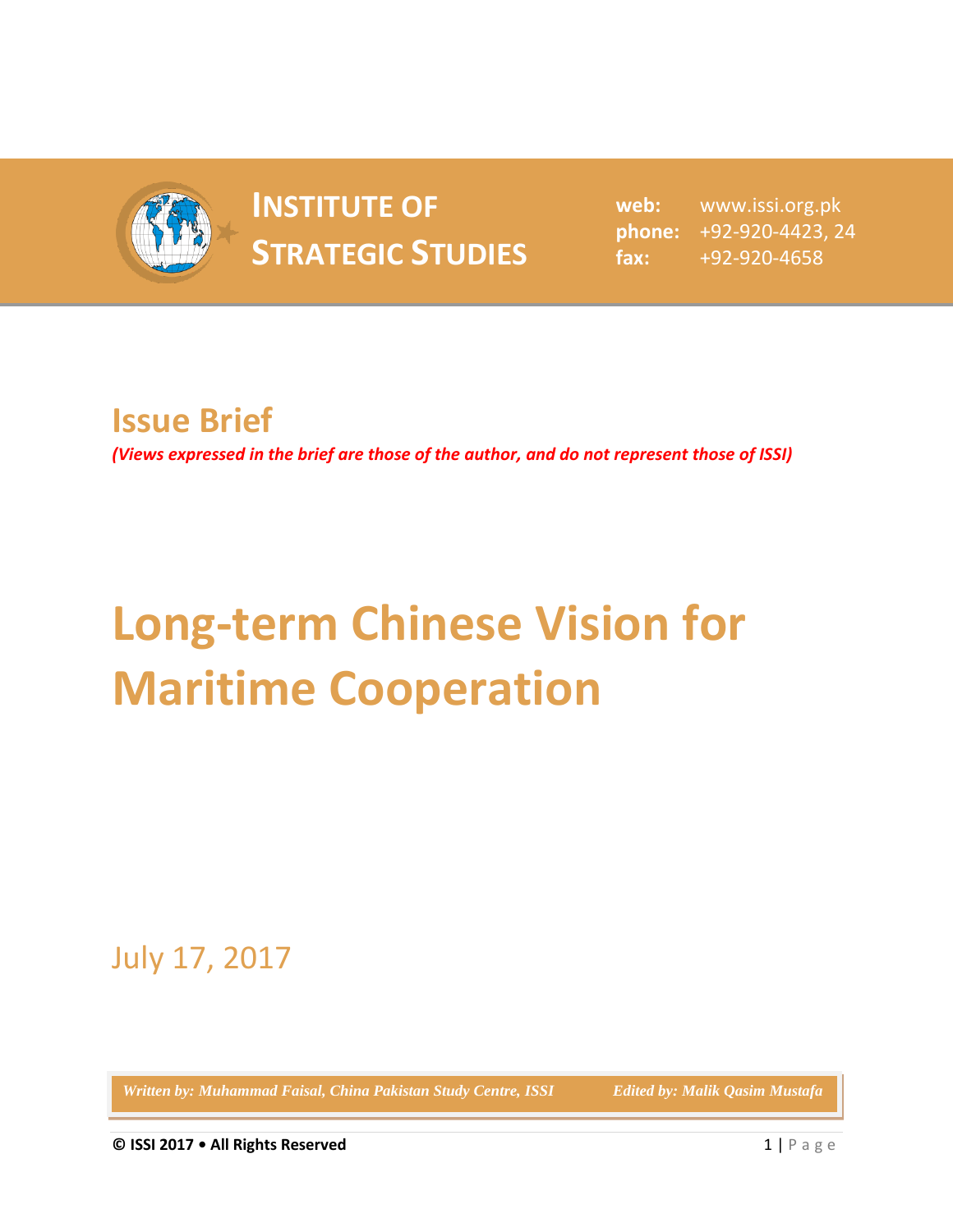**Recently, Chinese government released a white paper laying out long-term plans for its 21st Century Maritime Silk Road, a component of Belt and Road Initiative (BRI). It calls for establishing ocean-based 'blue economic passages' connecting Asia with Africa, Oceania and Europe. Document titled, 'Vision for Maritime Cooperation under the Belt and Road Initiative' has been jointly released by National Development and Reform Commission and the State Oceanic Administration of China.<sup>1</sup> It lays out a vision for development, prosperity, security and building of a new regional order.** 

China calls for 'synchronising development plans,' while engaging in 'all-dimensional multitiered and broad-scoped' maritime cooperation to build open and transparent partnership platforms with countries along the Maritime Silk Road. Such cooperation, as per document, will promote mutually beneficial 'blue partnerships,' and forge a 'blue engine' for sustainable development. Maritime cooperation will also enable nations to address challenges and crises, thus, promoting 'regional peace and stability'.

In an effort to reach out to diverse nations along the Maritime Silk Road, document assures that 'concerns' of other involved nations will be "accommodated, differences bridged, common ground sought and consensus achieved." China also underscores the need to build 'mutual political trust' to enhance cooperation under the BRI. By acknowledging concerns of other nations, and seeking common ground, Beijing is indicating preference for dialogue for resolving differences and pursuing peaceful development.

Aside from route, documents stresses that the principle of cooperation would be 'market-based operation.' Beijing acknowledges the 'interests of all parties' and it provide opportunity to comparative strengthen of each nation, however, primary driver of the cooperation will be enterprises abiding by 'market rules and international norms.' This principle, if implemented in letter and spirit, would address concerns of many nations along the maritime route, as it would provide level playing field to private sector in other nations to compete with the Chinese enterprises.

The most crucial part of the document is the route for establishing China-Indian Ocean-Africa-

l

<sup>1</sup> "Vision for Maritime Cooperation under the Belt and Road Initiative", *Xinhua*, June 20, 2017, accessed July 6, 2017,http://news.xinhuanet.com/english/2017-06/20/c\_136380414.htm